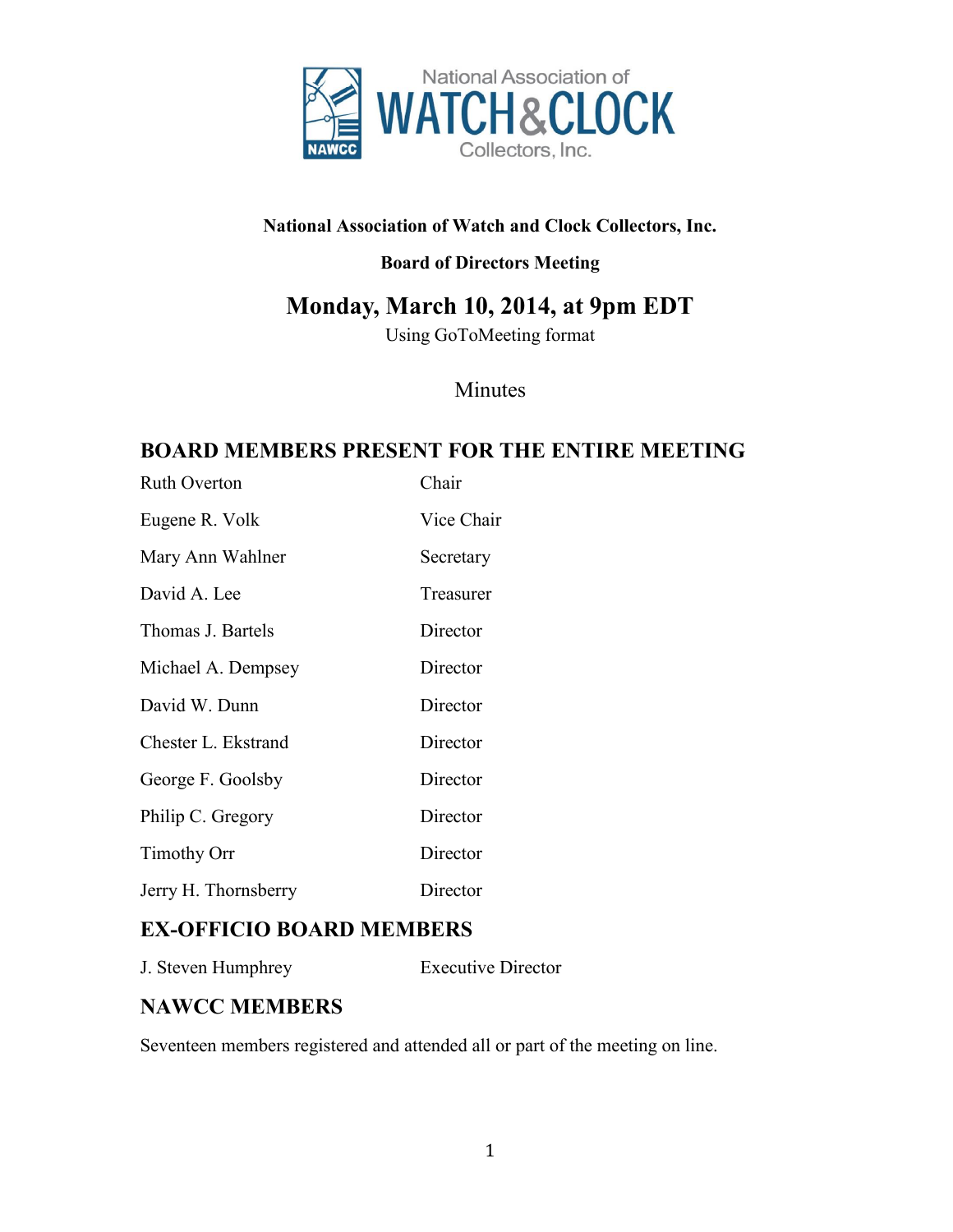# **CALL TO ORDER MARCH 10, 2014**

With a quorum established, Chair Ruth Overton called the meeting of the Board of Directors of the National Association of Watch and Clock Collectors to order at 9:11 pm EDT.

Chair Overton made the following announcements:

•All voting will be by roll call.

•Directors wishing to speak must receive permission from the Chair.

•Vice Chairman Volk will assume control of the meeting should the Chair lose connection.

**MOTION:** Made by Secretary Wahlner, seconded by Vice Chair Volk: That the Board approves the Final Budget for the Ward Francillon Time Symposium, Fort Lauderdale, FL to be held October 16-19, 2014.

**Motion carried**. Voting Yea: Bartels, Dunn, Ekstrand, Goolsby, Gregory, Orr, Overton, Thornsberry, Volk, Wahlner. Voting Nay: Dempsey, Lee: Absent: None.

**MOTION:** Made by Vice Chair Volk, seconded by Director Thornsberry: That the Board approves the Regional Representative Responsibilities Guidelines as posted in the Regional Representative Suggestions in the March Backup material. (To be added to the Board Documents listing.)

**Motion carried**. Voting Yea: Bartels, Dempsey, Dunn, Ekstrand, Goolsby, Gregory, Lee, Orr, Overton, Thornsberry, Volk, Wahlner. Voting Nay: None: Absent: None.

**MOTION**: Made by Secretary Wahlner, seconded by Director Bartels: That the Board accepts the following Vision Plan Task Force Committees to serve March 2014 – June 2015.

Museum/Library – David Dunn, *Chair;* Noel Poirier, *Staff;* Tom Bartels

Education – Mike Dempsey, *Chair;* Katie Knaub, *Staff;* Chet Ekstrand

Chapter Relations – Gene Volk, *Chair;* Pam Lindenberger, *Staff;* Mary Ann Wahlner

Development/Endowment – Steve Humphrey, *Chair-Staff;* George Goolsby; Jerry Thornsberry

Membership/Marketing – Tim Orr, *Chair;* Marcus Harris, *Staff;* Phil Gregory; David Lee

Ruth Overton and Steve Humphrey will serve as ex-officio members on all the Task Force Committees.

**Motion carried**. Voting Yea: Bartels, Dempsey, Dunn, Ekstrand, Goolsby, Gregory, Lee, Orr, Overton, Thornsberry, Volk, Wahlner. Voting Nay: None: Absent: None.